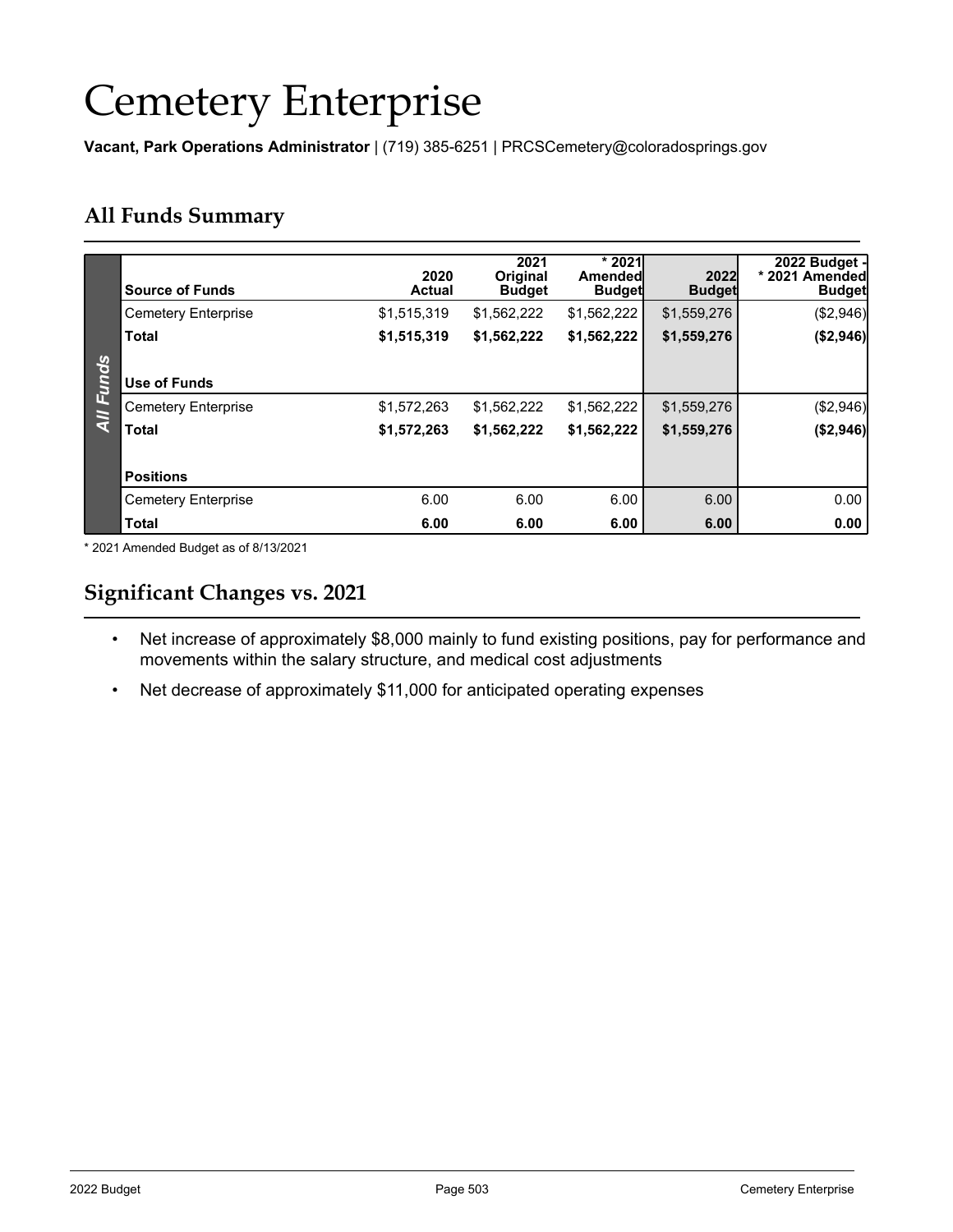## **Cemetery Enterprise - Overview**

The City owns two cemeteries, operated as enterprises and partially supported by an endowment fund. The Cemetery Enterprise strives to provide self-supportive, quality cemetery services for the interment of the deceased in a dignified and respectful manner and to maintain the perpetual care responsibilities of the cemetery grounds.

Evergreen Cemetery was established shortly after Colorado Springs was founded in 1871 and deeded to the City in 1875. Fairview Cemetery, initially established in 1895, was annexed by Colorado Springs in 1917. The two cemeteries are home to such notable historical figures as Winfield Scott Stratton, General William Jackson Palmer, and Helen Hunt Jackson.



## **Cemetery Enterprise - Organizational Chart**

The Manager position is funded as part of the PRCS Recreation and Administration budget. This position is not reflected in the position count in the Budget Summary on the following page.

## **2022 Strategic Plan Update**

See the Parks, Recreation and Cultural Services narrative for the department's 2022 Strategic Plan update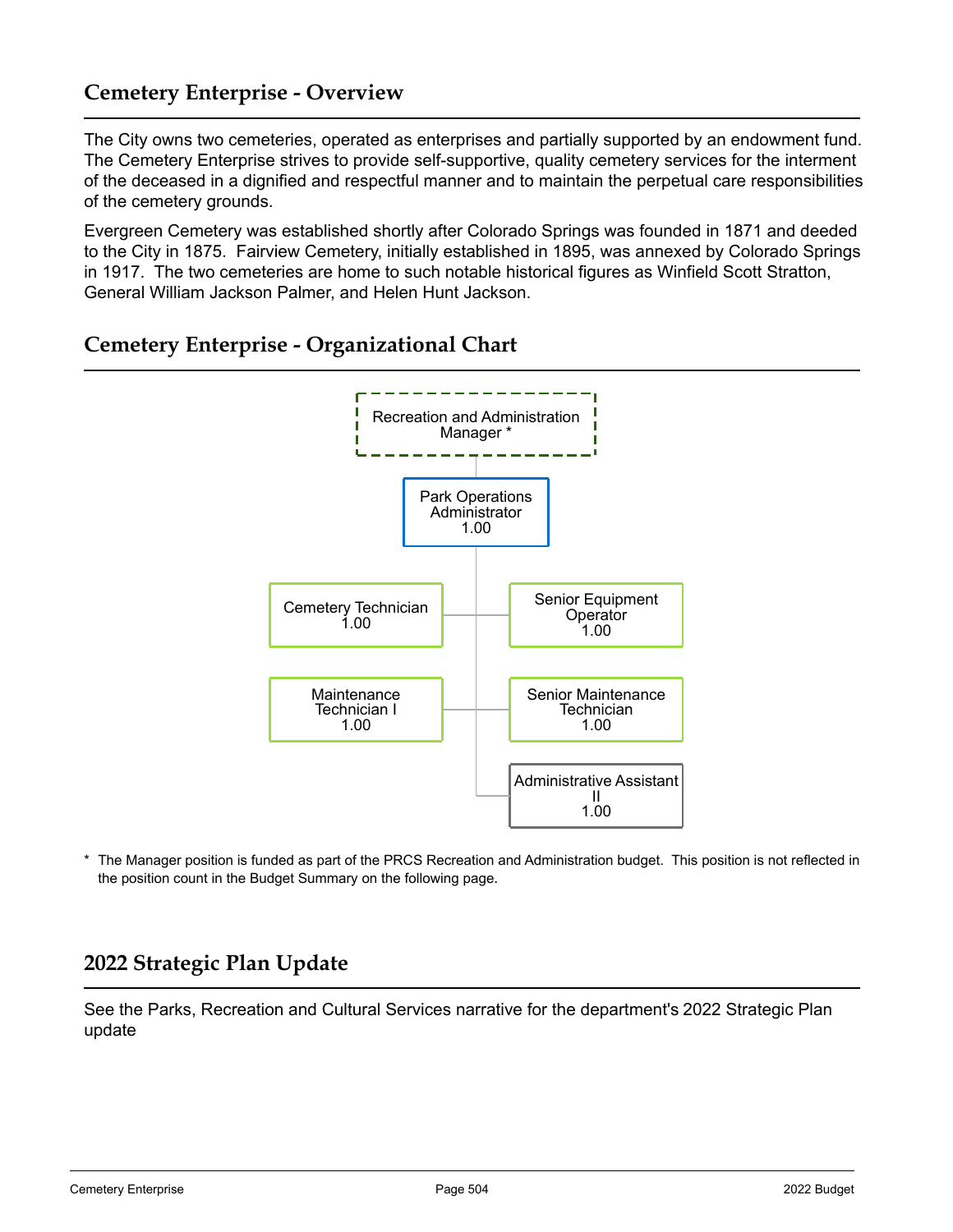The sections below provide a summary of the Budget, authorized positions, changes that occurred after the budget was implemented for 2021, and changes occurring as part of the 2022 Cemetery Enterprise Budget.

|               | <b>Source of Funds</b>                              | 2019<br><b>Actual</b> | 2020<br><b>Actual</b> | 2021<br><b>Original</b><br><b>Budget</b> | $*2021$<br><b>Amended</b><br><b>Budget</b> | 2022<br><b>Budget</b> | 2022 Budget -<br>* 2021 Amended<br><b>Budget</b>        |  |  |
|---------------|-----------------------------------------------------|-----------------------|-----------------------|------------------------------------------|--------------------------------------------|-----------------------|---------------------------------------------------------|--|--|
|               | Interments and<br>Removals                          | \$504,742             | \$445,268             | \$527,736                                | \$527,736                                  | \$527,736             | \$0                                                     |  |  |
|               | Sales of Lots                                       | 368,034               | 380,535               | 478,292                                  | 478,292                                    | 400,000               | (78, 292)                                               |  |  |
|               | Interest -<br>Endowment/Other                       | 18,979                | 18,043                | 14,400                                   | 14,400                                     | 8,200                 | (6, 200)                                                |  |  |
|               | <b>Burial Vaults &amp;</b><br><b>Bronze Markers</b> | 95.803                | 116,230               | 115,240                                  | 115,240                                    | 115,240               | $\mathbf{0}$                                            |  |  |
|               | Miscellaneous                                       | 438,466               | 555,243               | 426,554                                  | 426,554                                    | 508,100               | 81,546                                                  |  |  |
|               | <b>Total</b>                                        | \$1,426,024           | \$1,515,319           | \$1,562,222                              | \$1,562,222                                | \$1,559,276           | (\$2,946)                                               |  |  |
|               |                                                     |                       |                       |                                          |                                            |                       |                                                         |  |  |
|               | <b>Use of Funds</b>                                 | 2019<br><b>Actual</b> | 2020<br><b>Actual</b> | 2021<br><b>Original</b><br><b>Budget</b> | $*2021$<br><b>Amended</b><br><b>Budget</b> | 2022<br><b>Budget</b> | 2022 Budget -<br>* 2021 Amended<br><b>Budget</b>        |  |  |
| Cemetery Fund | Salary/Benefits/<br>Pensions                        | \$516,705             | \$500,134             | \$539,317                                | \$539,317                                  | \$546,956             | \$7,639                                                 |  |  |
|               | Operating                                           | 900,622               | 1,072,129             | 1,013,915                                | 1,013,915                                  | 1,012,320             | (1, 595)                                                |  |  |
|               | <b>Capital Outlay</b>                               | 9,609                 | 0                     | 8,990                                    | 8,990                                      | $\mathbf{0}$          | (8,990)                                                 |  |  |
|               | <b>Total</b>                                        | \$1,426,936           | \$1,572,263           | \$1,562,222                              | \$1,562,222                                | \$1,559,276           | (\$2,946)                                               |  |  |
|               |                                                     |                       |                       |                                          |                                            |                       |                                                         |  |  |
|               | <b>Position Title</b>                               |                       | 2020<br><b>Actual</b> | 2021<br><b>Original</b><br><b>Budget</b> | $*2021$<br><b>Amended</b><br><b>Budget</b> | 2022<br><b>Budget</b> | <b>2022 Budget -</b><br>* 2021 Amended<br><b>Budget</b> |  |  |
|               | Administrative Assistant II                         |                       | 0.00                  | 0.00                                     | 0.00                                       | 1.00                  | 1.00                                                    |  |  |
|               | <b>Cemetery Supervisor</b>                          |                       | 1.00                  | 1.00                                     | 0.00                                       | 0.00                  | 0.00                                                    |  |  |
|               | Cemetery Technician                                 |                       | 1.00                  | 1.00                                     | 1.00                                       | 1.00                  | 0.00                                                    |  |  |
|               | Maintenance Services Worker                         |                       | 1.00                  | 1.00                                     | 0.00                                       | 0.00                  | 0.00                                                    |  |  |
|               | Maintenance Technician I                            |                       | 0.00                  | 0.00                                     | 1.00                                       | 1.00                  | 0.00                                                    |  |  |
|               | <b>Office Specialist</b>                            |                       | 1.00                  | 1.00                                     | 0.00                                       | 0.00                  | 0.00                                                    |  |  |
|               | Park Operations Administrator                       |                       | 0.00                  | 0.00                                     | 1.00                                       | 1.00                  | 0.00                                                    |  |  |
|               | Senior Equipment Operator                           |                       | 1.00                  | 1.00                                     | 1.00                                       | 1.00                  | 0.00                                                    |  |  |
|               | Senior Maintenance Technician                       |                       | 1.00                  | 1.00                                     | 1.00                                       | 1.00                  | 0.00                                                    |  |  |
|               | Senior Office Specialist                            |                       | 0.00                  | 0.00                                     | 1.00                                       | 0.00                  | (1.00)                                                  |  |  |
|               | <b>Total Positions</b>                              |                       | 6.00                  | 6.00                                     | 6.00                                       | 6.00                  | 0.00                                                    |  |  |

## **Cemetery Enterprise Fund - Summary, Funding, and Position Summary**

\* 2021 Amended Budget as of 8/13/2021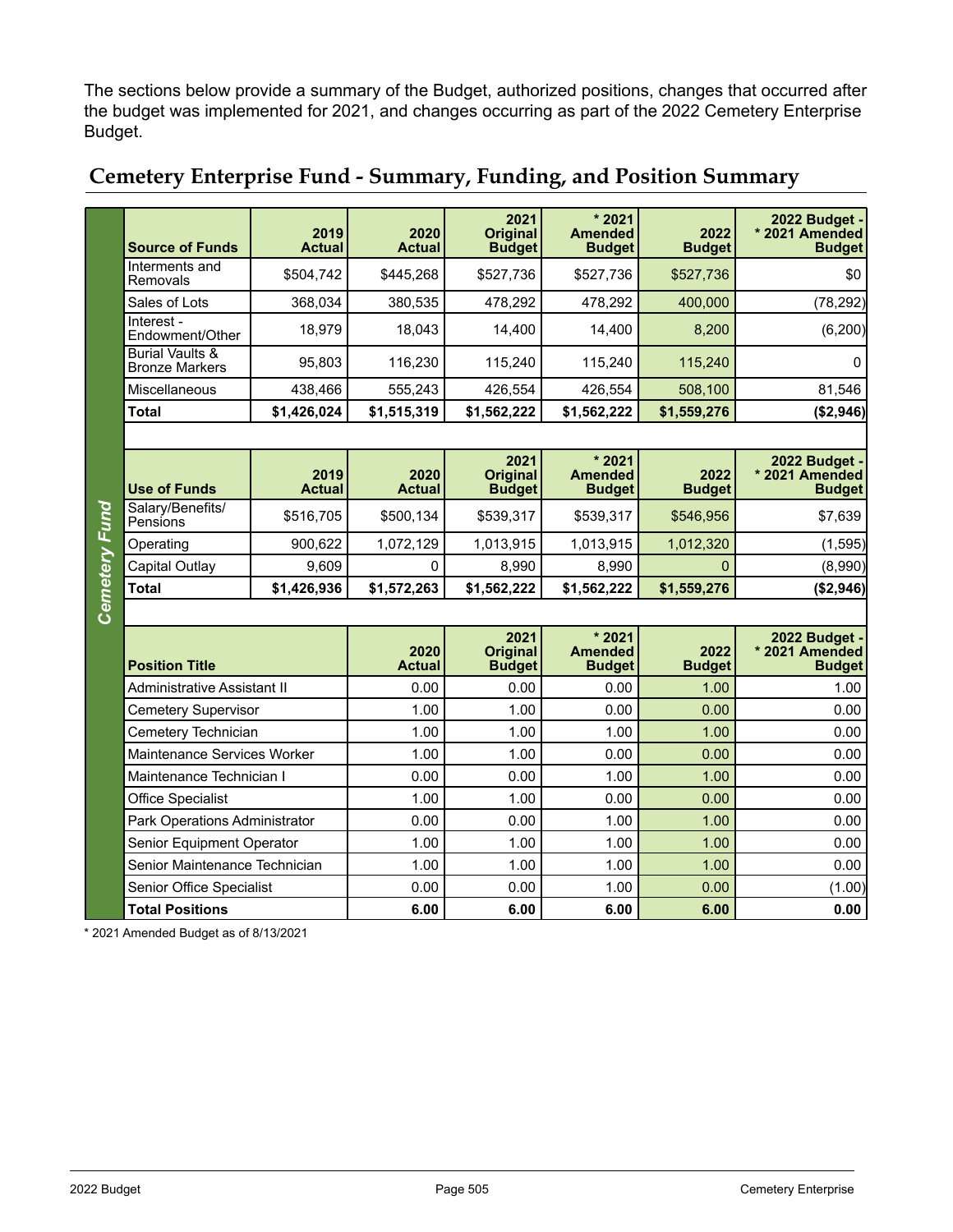# **Cemetery Enterprise Fund: Summary, Funding, and Position Changes**

|                | During 2021                                                                | * 2021 Amended -<br><b>2021 Original Budget</b> |  |  |  |
|----------------|----------------------------------------------------------------------------|-------------------------------------------------|--|--|--|
|                | None                                                                       | \$0                                             |  |  |  |
|                | <b>Total During 2021</b>                                                   | \$0                                             |  |  |  |
|                | <b>For 2022</b>                                                            | 2022 Budget -<br>* 2021 Amended Budget          |  |  |  |
|                | <b>Salaries/Benefits/Pensions</b>                                          |                                                 |  |  |  |
|                | Net change to fund existing positions                                      | (\$29,289)                                      |  |  |  |
| Changes        | Increase to fund market movement, pay for performance, and pay progression | 31,215                                          |  |  |  |
|                | Increase to fund medical cost adjustments                                  | 5,713                                           |  |  |  |
| <b>Funding</b> | <b>Total Salaries/Benefits/Pensions</b>                                    | \$7,639                                         |  |  |  |
|                | <b>Operating</b>                                                           |                                                 |  |  |  |
|                | Net decrease to match anticipated expenditures                             | (\$1,595)                                       |  |  |  |
|                | <b>Total Operating</b>                                                     | (\$1,595)                                       |  |  |  |
|                | <b>Capital Outlay</b>                                                      |                                                 |  |  |  |
|                | Net decrease to match anticipated expenditures                             | (\$8,990)                                       |  |  |  |
|                | <b>Total Capital Outlay</b>                                                | (\$8,990)                                       |  |  |  |
|                | Total For 2022                                                             | (\$2,946)                                       |  |  |  |

| 89<br>ত                 | During 2021              | * 2021 Amended -<br><b>2021 Original Budget</b> |
|-------------------------|--------------------------|-------------------------------------------------|
| $\overline{\mathbf{e}}$ | None                     | 0.00                                            |
|                         | <b>Total During 2021</b> | 0.00                                            |
| $\circ$<br>⊷            | <b>For 2022</b>          | 2022 Budget -<br>* 2021 Amended Budget          |
| <b>OS</b>               | None                     | 0.00                                            |
|                         | Total For 2022           | 0.00                                            |

\* 2021 Amended Budget as of 8/13/2021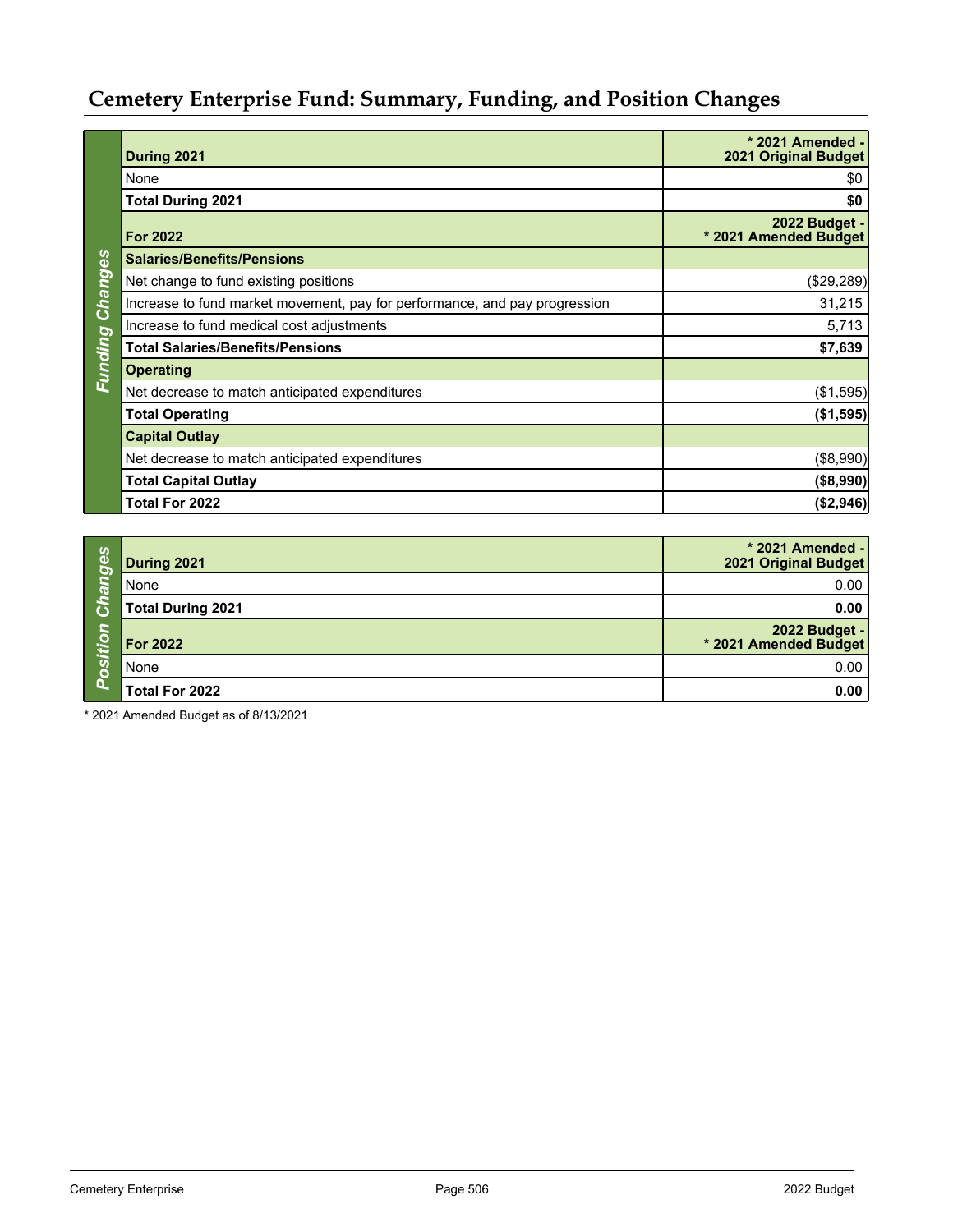#### **City of Colorado Springs Budget Detail Report**

## 475 - CEMETERY FUND

Cemetery Enterprise

| <b>Acct # - Description</b>                                                         | 2019<br><b>Actual</b> | 2020<br><b>Actual</b> | 2021<br><b>Original</b><br><b>Budget</b> | $*2021$<br><b>Amended</b><br><b>Budget</b> | 2022<br><b>Budget</b> | 2022 Budget -<br>* 2021 Amended<br><b>Budget</b> |
|-------------------------------------------------------------------------------------|-----------------------|-----------------------|------------------------------------------|--------------------------------------------|-----------------------|--------------------------------------------------|
| <b>Salaries/Benefits/Pensions</b>                                                   |                       |                       |                                          |                                            |                       |                                                  |
| 51205 - CIVILIAN SALARIES                                                           | 340,847               | 316,221               | 330,177                                  | 330,177                                    | 354,298               | 24,121                                           |
| <b>51210 - OVERTIME</b>                                                             | 28,576                | 9,408                 | 15,000                                   | 15,000                                     | 15,000                | 0                                                |
| 51220 - SEASONAL TEMPORARY                                                          | 1,443                 | 18,165                | 17,875                                   | 17,875                                     | 17,875                | 0                                                |
| 51230 - SHIFT DIFFERENTIAL                                                          | 386                   | 52                    | 0                                        | 0                                          | 0                     | 0                                                |
| 51240 - RETIREMENT TERMINATION SICK                                                 | (7, 434)              | 2,926                 | 0                                        | 0                                          | 0                     | 0                                                |
| 51245 - RETIREMENT TERM VACATION                                                    | (846)                 | 1,820                 | 0                                        | 0                                          | 0                     | 0                                                |
| 51260 - VACATION BUY PAY OUT                                                        | 51                    | 325                   | 0                                        | 0                                          | 0                     | 0                                                |
| 51299 - SALARIES REIMBURSEMENTS                                                     | (759)                 | (789)                 | 0                                        | 0                                          | 0                     | $\Omega$                                         |
| 51610 - PERA                                                                        | 48,579                | 44,995                | 50,348                                   | 50,348                                     | 53,916                | 3,568                                            |
| 51615 - WORKERS COMPENSATION                                                        | 9,885                 | 10,118                | 9,749                                    | 9,749                                      | 9,924                 | 175                                              |
| 51620 - EQUITABLE LIFE INSURANCE                                                    | 917                   | 865                   | 1,150                                    | 1,150                                      | 1,170                 | 20                                               |
| 51640 - DENTAL INSURANCE                                                            | 3,307                 | 3,134                 | 3,683                                    | 3,683                                      | 2,700                 | (983)                                            |
| 51655 - RETIRED EMP MEDICAL INS                                                     | 10,237                | 10,237                | 9,131                                    | 9,131                                      | 9,131                 | 0                                                |
| 51675 - UNEMPLOYMENT INSURANCE                                                      | 0                     | 942                   | 0                                        | 0                                          | 0                     | 0                                                |
| 51690 - MEDICARE                                                                    | 5,117                 | 4,619                 | 5,134                                    | 5,134                                      | 5,397                 | 263                                              |
| 51695 - CITY EPO MEDICAL PLAN                                                       | 16,506                | 21,890                | 24,711                                   | 24,711                                     | 13,659                | (11,052)                                         |
| 51696 - ADVANTAGE HD MED PLAN                                                       | 56,629                | 52,081                | 68,859                                   | 68,859                                     | 60,886                | (7, 973)                                         |
| 51697 - HRA BENEFIT TO ADV MED PLAN                                                 | 3,264                 | 3,125                 | 3,500                                    | 3,500                                      | 3,000                 | (500)                                            |
| <b>Salaries/Benefits/Pensions Total</b>                                             | 516,705               | 500,134               | 539,317                                  | 539,317                                    | 546,956               | 7,639                                            |
|                                                                                     |                       |                       |                                          |                                            |                       |                                                  |
| Operating                                                                           |                       |                       |                                          |                                            |                       |                                                  |
| 52110 - OFFICE SUPPLIES                                                             | 763                   | 312                   | 500                                      | 500                                        | 500                   | 0                                                |
| 52115 - MEDICAL SUPPLIES                                                            | 482                   | 435                   | 200                                      | 200                                        | 200                   | 0                                                |
| 52122 - CELL PHONES EQUIP AND<br><b>SUPPLIES</b>                                    | 37                    | 173                   | 100                                      | 100                                        | 100                   | 0                                                |
| 52125 - GENERAL SUPPLIES                                                            | 1,311                 | 481                   | 750                                      | 750                                        | 750                   | 0                                                |
| 52135 - POSTAGE                                                                     | 622                   | 483                   | 650                                      | 650                                        | 650                   | 0                                                |
| 52140 - WEARING APPAREL                                                             | 845                   | 640                   | 0                                        | 0                                          | 0                     | 0                                                |
| 52150 - SEED AND FERTILIZER                                                         | 24,655                | 936                   | 13,189                                   | 13,189                                     | 13,189                | 0                                                |
| 52175 - SIGNS                                                                       | 0                     | 0                     | 100                                      | 100                                        | 100                   | 0                                                |
| 52190 - JANITORIAL SUPPLIES                                                         | 527                   | 218                   | 500                                      | 500                                        | 500                   | 0                                                |
| 52210 - MAINT TREES                                                                 | 894                   | 0                     | 1,000                                    | 1,000                                      | 1,000                 | 0                                                |
| 52215 - MAINT GROUNDS                                                               | 9,672                 | 3,569                 | 10,000                                   | 10,000                                     | 10,000                | $\Omega$                                         |
| 52220 - MAINT OFFICE MACHINES                                                       | 0                     | 0                     | 210                                      | 210                                        | 0                     | (210)                                            |
| 52225 - MAINT OF COMPUTER SOFTWARE                                                  | 314                   | 6,688                 | 600                                      | 600                                        | 0                     | (600)                                            |
| 52230 - MAINT FURNITURE AND FIXTURES                                                | 495                   | 0                     | 0                                        | $\Omega$                                   | 0                     | 0                                                |
| 52235 - MAINT MACHINERY AND<br><b>APPARATUS</b>                                     | 971                   | 0                     | 1,250                                    | 1,250                                      | 1,250                 | 0                                                |
| 52240 - MAINT NONFLEET VEHICLES EQP                                                 | 130                   | 0                     | 300                                      | 300                                        | 300                   | 0                                                |
| 52265 - MAINT BUILDINGS AND<br><b>STRUCTURE</b>                                     | 54,585                | 3,582                 | 2,200                                    | 2,200                                      | 2,200                 | 0                                                |
| 52270 - MAINT WELLS AND RESERVOIRS                                                  | 14,800                | 8,704                 | 10,000                                   | 10,000                                     | 2,951                 | (7,049)                                          |
| 52305 - MAINT SOFTWARE                                                              | 0                     | 0                     | 0                                        | 0                                          | 7,200                 | 7,200                                            |
| 52405 - ADVERTISING SERVICES                                                        | 3,491                 | 318                   | 3,000                                    | 3,000                                      | 500                   | (2,500)                                          |
| 52410 - BUILDING SECURITY SERVICES                                                  | 17,175                | 24,306                | 16,783                                   | 16,783                                     | 16,783                | 0                                                |
| 52418 - COMPUTER SERVICES                                                           | 700                   | 0                     | 0                                        | 0                                          | 0                     | 0                                                |
| 52430 - FINANCIAL SERVICES                                                          | $\mathbf 0$           | 0                     | 1,000                                    | 1,000                                      | 1,000                 | 0                                                |
| 52435 - GARBAGE REMOVAL SERVICES<br>52450 - LAUNDRY AND CLEANING<br><b>SERVICES</b> | 1,536<br>0            | 1,454<br>0            | 1,700<br>50                              | 1,700<br>50                                | 1,700<br>50           | 0<br>0                                           |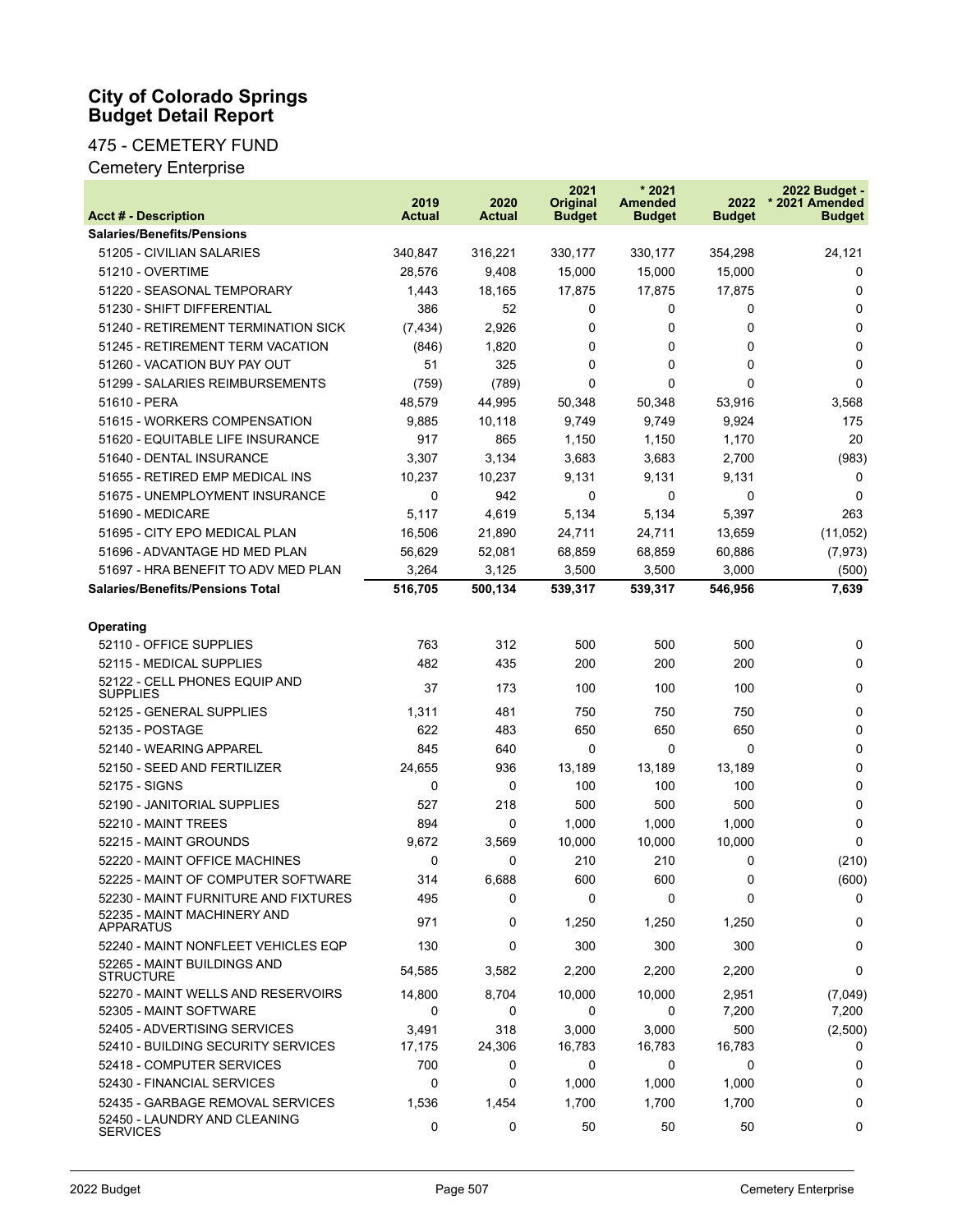#### **City of Colorado Springs Budget Detail Report**

#### 475 - CEMETERY FUND

Cemetery Enterprise

| <b>Acct # - Description</b>        | 2019<br><b>Actual</b> | 2020<br><b>Actual</b> | 2021<br>Original<br><b>Budget</b> | $*2021$<br><b>Amended</b><br><b>Budget</b> | 2022<br><b>Budget</b> | 2022 Budget -<br>* 2021 Amended<br><b>Budget</b> |
|------------------------------------|-----------------------|-----------------------|-----------------------------------|--------------------------------------------|-----------------------|--------------------------------------------------|
| 52455 - LAWN MAINTENANCE SERVICE   | 228,558               | 233,598               | 245,255                           | 245,255                                    | 245,255               | 0                                                |
| 52465 - MISCELLANEOUS SERVICES     | 135                   | 2,510                 | 0                                 | 0                                          | 0                     | $\Omega$                                         |
| 52560 - PARKING SERVICES           | 20                    | 19                    | 0                                 | $\Omega$                                   | 0                     | $\Omega$                                         |
| 52568 - BANK AND INVESTMENT FEES   | 453                   | 588                   | 1,584                             | 1,584                                      | 902                   | (682)                                            |
| 52573 - CREDIT CARD FEES           | 6,548                 | 7,070                 | 6,000                             | 6,000                                      | 6,000                 | $\Omega$                                         |
| 52575 - SERVICES                   | 58,006                | 16,721                | 54,486                            | 54,486                                     | 54,486                | 0                                                |
| 52590 - TEMPORARY EMPLOYMENT       | 11,955                | 0                     | 0                                 | $\Omega$                                   | 0                     | $\Omega$                                         |
| 52605 - CAR MILEAGE                | 0                     | 0                     | 100                               | 100                                        | 100                   | $\Omega$                                         |
| 52615 - DUES AND MEMBERSHIP        | 0                     | $\Omega$              | 500                               | 500                                        | 500                   | $\Omega$                                         |
| 52625 - MEETING EXPENSES IN TOWN   | 0                     | $\Omega$              | 250                               | 250                                        | 250                   | $\Omega$                                         |
| 52630 - TRAINING                   | 0                     | 210                   | 250                               | 250                                        | 250                   | $\Omega$                                         |
| 52645 - SUBSCRIPTIONS              | 318                   | $\Omega$              | 250                               | 250                                        | 250                   | $\Omega$                                         |
| 52655 - TRAVEL OUT OF TOWN         | 273                   | 275                   | 500                               | 500                                        | 500                   | $\Omega$                                         |
| 52731 - STATE CNTY PPRTA TAX       | 2,252                 | 9,551                 | 0                                 | $\Omega$                                   | 0                     | $\mathbf{0}$                                     |
| 52738 - CELL PHONE BASE CHARGES    | 1,977                 | 1,830                 | 1,750                             | 1,750                                      | 1,750                 | $\Omega$                                         |
| 52740 - GENERAL INSURANCE-CITY     | 1,000                 | 1,000                 | 2,000                             | 2,000                                      | 2,000                 | $\Omega$                                         |
| 52742 - STORMWATER FEE             | 9,950                 | 9,950                 | 9,950                             | 9,950                                      | 9,950                 | $\Omega$                                         |
| 52746 - UTILITIES ELECTRIC         | 5,112                 | 5,071                 | 6,000                             | 6,000                                      | 6,000                 | $\Omega$                                         |
| 52747 - UTILITIES GAS              | 6,266                 | 4,296                 | 5,600                             | 5,600                                      | 5,600                 | $\Omega$                                         |
| 52748 - UTILITIES SEWER            | 3,989                 | 4,521                 | 2,754                             | 2,754                                      | 1,000                 | (1,754)                                          |
| 52749 - UTILITIES WATER            | 417,391               | 560,156               | 420,000                           | 420,000                                    | 420,000               | $\Omega$                                         |
| 52775 - MINOR EQUIPMENT            | 2,292                 | 0                     | 0                                 | $\Omega$                                   | 0                     | $\Omega$                                         |
| 52776 - PRINTER CONSOLIDATION COST | 569                   | 555                   | 500                               | 500                                        | 500                   | $\Omega$                                         |
| 52795 - RENTAL OF EQUIPMENT        | 0                     | 0                     | 600                               | 600                                        | 600                   | $\Omega$                                         |
| 52805 - ADMIN PRORATED CHARGES     | 64,008                | 89,686                | 134,133                           | 134,133                                    | 134,133               | $\Omega$                                         |
| 52859 - INSURANCE OTHER            | 3,110                 | 3,764                 | 0                                 | $\Omega$                                   | 4,000                 | 4,000                                            |
| 52872 - MAINT FLEET VEHICLES EQP   | 29,591                | 22,087                | 25,000                            | 25,000                                     | 25,000                | 0                                                |
| 52874 - OFFICE SERVICES PRINTING   | 915                   | 1,058                 | 1,000                             | 1,000                                      | 1,000                 | $\Omega$                                         |
| 52875 - CITY RECORDS MANAGEMENT    | 0                     | 0                     | 200                               | 200                                        | 200                   | $\Omega$                                         |
| 52880 - PURCHASES FOR RESALE       | 30,943                | 29,280                | 30,000                            | 30,000                                     | 30,000                | $\Omega$                                         |
| 52970 - ENVIRON PROTECTION PROGRAM | 300                   | 300                   | 300                               | 300                                        | 300                   | $\Omega$                                         |
| 65170 - TRANSFER TO OTHER FUNDS    | 0                     | 0                     | 871                               | 871                                        | 871                   | $\Omega$                                         |
| 65307 - PENSION EXPENSE            | (125, 103)            | 4,079                 | 0                                 | $\Omega$                                   | 0                     | $\Omega$                                         |
| 65313 - OPEB EXPENSE               | 5,789                 | 11,655                | 0                                 | $\Omega$                                   | 0                     | 0                                                |
| <b>Operating Total</b>             | 900,622               | 1,072,129             | 1,013,915                         | 1,013,915                                  | 1,012,320             | (1, 595)                                         |
| <b>Capital Outlay</b>              |                       |                       |                                   |                                            |                       |                                                  |
| 53050 - MACHINERY AND APPARATUS    | 0                     | 0                     | 8,990                             | 8,990                                      | 0                     | (8,990)                                          |
| 53080 - VEHICLES ADDITIONS         | 9,609                 | 0                     | 0                                 | 0                                          | 0                     | 0                                                |
| <b>Capital Outlay Total</b>        | 9,609                 | 0                     | 8,990                             | 8,990                                      | 0                     | (8,990)                                          |
| <b>Grand Total</b>                 | 1,426,936             | 1,572,263             | 1,562,222                         | 1,562,222                                  | 1,559,276             | (2,946)                                          |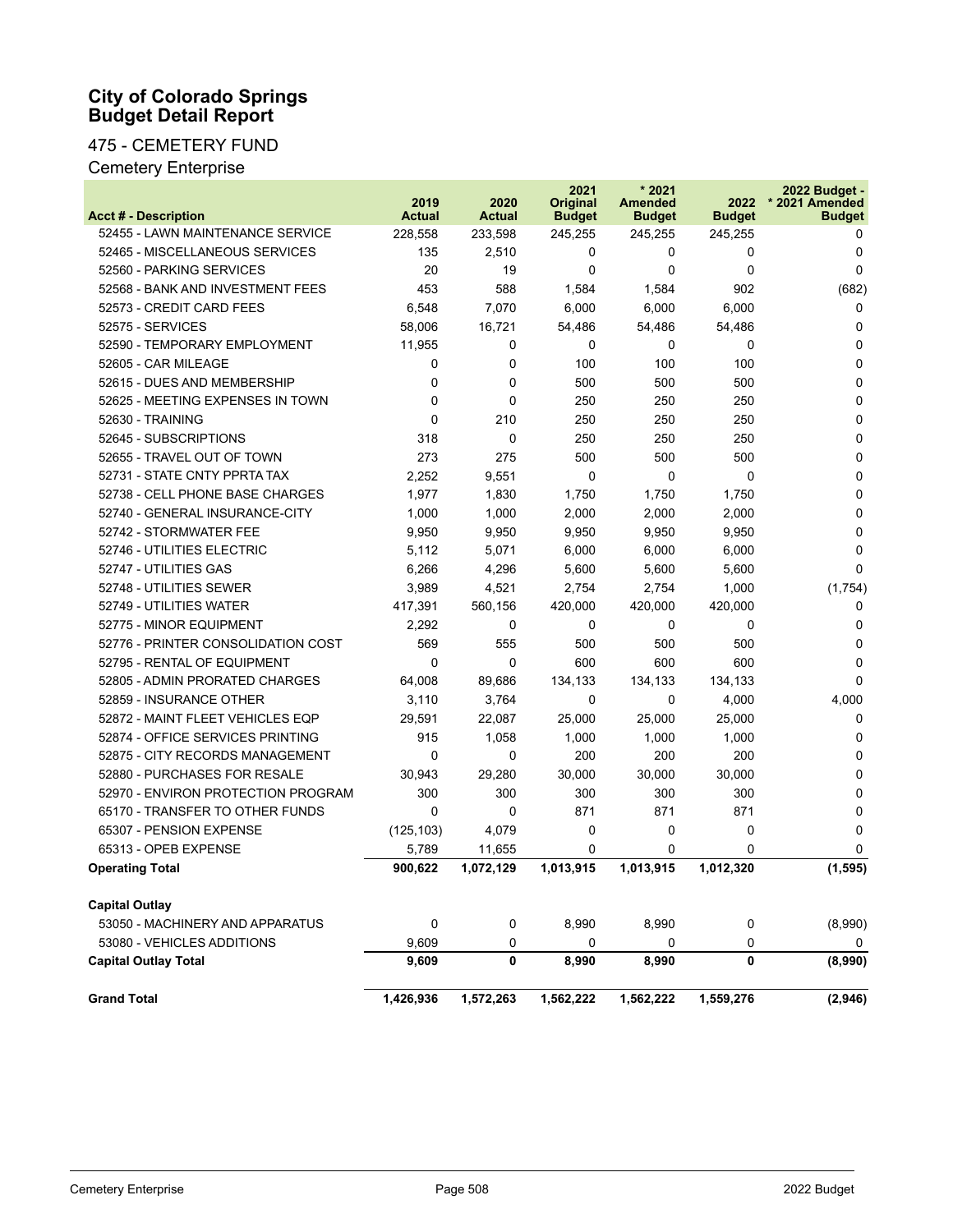#### **City of Colorado Springs Budget Detail Report**

## 475 - CEMETERY FUND

## Cemetery Enterprise

|                                     | 2019          | 2020          | 2021<br><b>Original</b> | $*2021$<br><b>Amended</b> | 2022          | 2022 Budget -<br>* 2021 Amended |
|-------------------------------------|---------------|---------------|-------------------------|---------------------------|---------------|---------------------------------|
| <b>Acct # - Description</b>         | <b>Actual</b> | <b>Actual</b> | <b>Budget</b>           | <b>Budget</b>             | <b>Budget</b> | <b>Budget</b>                   |
| <b>Revenue</b>                      |               |               |                         |                           |               |                                 |
| 41904 - CARE OF LOTS                | 21,000        | 6,000         | 6,000                   | 6,000                     | $\Omega$      | (6,000)                         |
| 41905 - INTERMENTS AND REMOVALS     | 504,742       | 445,268       | 527,736                 | 527,736                   | 527,736       | $\Omega$                        |
| 41910 - SALES OF LOTS               | 368,034       | 380,535       | 478,292                 | 478,292                   | 400,000       | (78, 292)                       |
| 41915 - MEMORIAL OR FOUNDATIONS     | 33,481        | 28,145        | 44,082                  | 44,082                    | 44,082        | 0                               |
| 41920 - MISCELLANEOUS CEMETERY      | 3,360         | 2,750         | 5,000                   | 5,000                     | 5,000         | $\Omega$                        |
| 41925 - SALE OF BURIAL VAULTS       | 95,803        | 116,230       | 113,740                 | 113,740                   | 113,740       | $\Omega$                        |
| 41930 - SALE OF BRONZE MEMORIALS    | 0             | 0             | 1,500                   | 1,500                     | 1,500         | $\Omega$                        |
| 41935 - VAULT SUPERVISION FEE       | 28,775        | 27,690        | 26,136                  | 26,136                    | 26,136        | $\Omega$                        |
| 41945 - CONTRACT ADMIN CHARGE       | 3,783         | 2,693         | 3,520                   | 3,520                     | 3,520         | $\Omega$                        |
| 43080 - FEDERAL SHARE               | 0             | 167,256       | 0                       | $\Omega$                  | 0             | $\Omega$                        |
| 43180 - GAIN LOSS INV MKT VALUE     | 13,664        | 10,267        | 0                       | 0                         | 0             | $\Omega$                        |
| 44040 - SALE OF PROPERTY            | 26,500        | 0             | 0                       | 0                         | 0             | $\Omega$                        |
| 44050 - GAIN LOSS ON SALE OF ASSETS | 3,602         | 0             | $\Omega$                | <sup>0</sup>              | 0             | $\Omega$                        |
| 45901 - MISCELLANEOUS               | 0             | 0             | 41,516                  | 41,516                    | 41,516        | $\Omega$                        |
| 45905 - RENTAL INCOME               | 0             | 0             | 300                     | 300                       | 300           | $\Omega$                        |
| 46025 - INTEREST                    | 18,979        | 18,043        | 14,400                  | 14,400                    | 8,200         | (6,200)                         |
| 46153 - TRANSFER FROM OTHER FUNDS   | 304,301       | 310,442       | 300,000                 | 300,000                   | 387,546       | 87,546                          |
| <b>Total Revenue</b>                | 1,426,024     | 1,515,319     | 1,562,222               | 1,562,222                 | 1,559,276     | (2,946)                         |

\* 2021 Amended Budget as of 8/13/2021